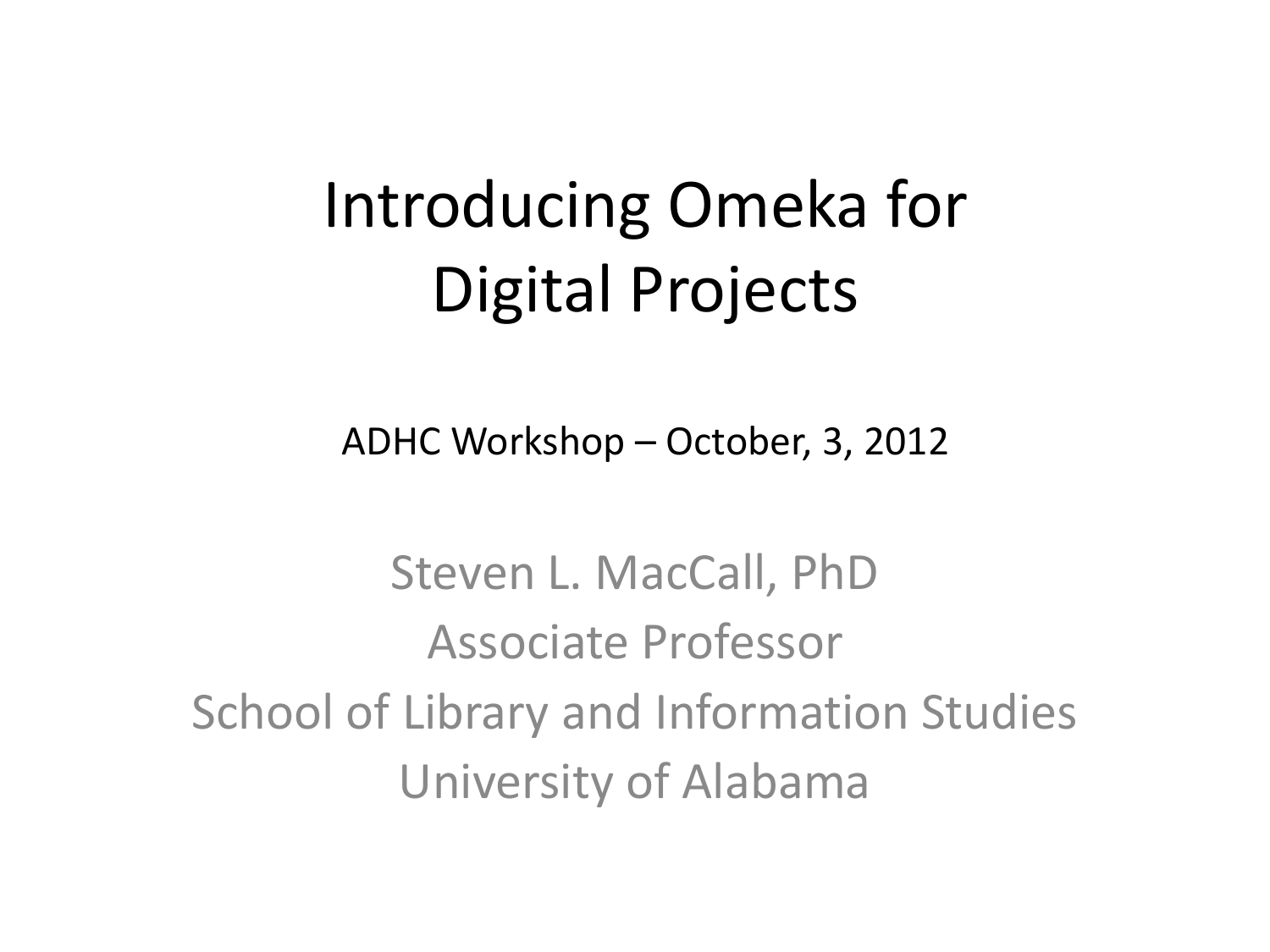# What is [Omeka?](http://omeka.org/)

- [Open source](http://omeka.org/get-involved/) software (IOW, free like puppies)
- [Center for History and New Media](http://chnm.gmu.edu/) @ George Mason University
- Follows "industry" standards including
	- [Metadata Input](http://omeka.org/blog/plugin_categories/metadata-input/) Dublin Core
	- [Data Sharing](http://omeka.org/blog/plugin_categories/data-sharing/) OAI-PMH
	- [Copyright](http://omeka.org/blog/plugin_categories/copyright/) Creative Commons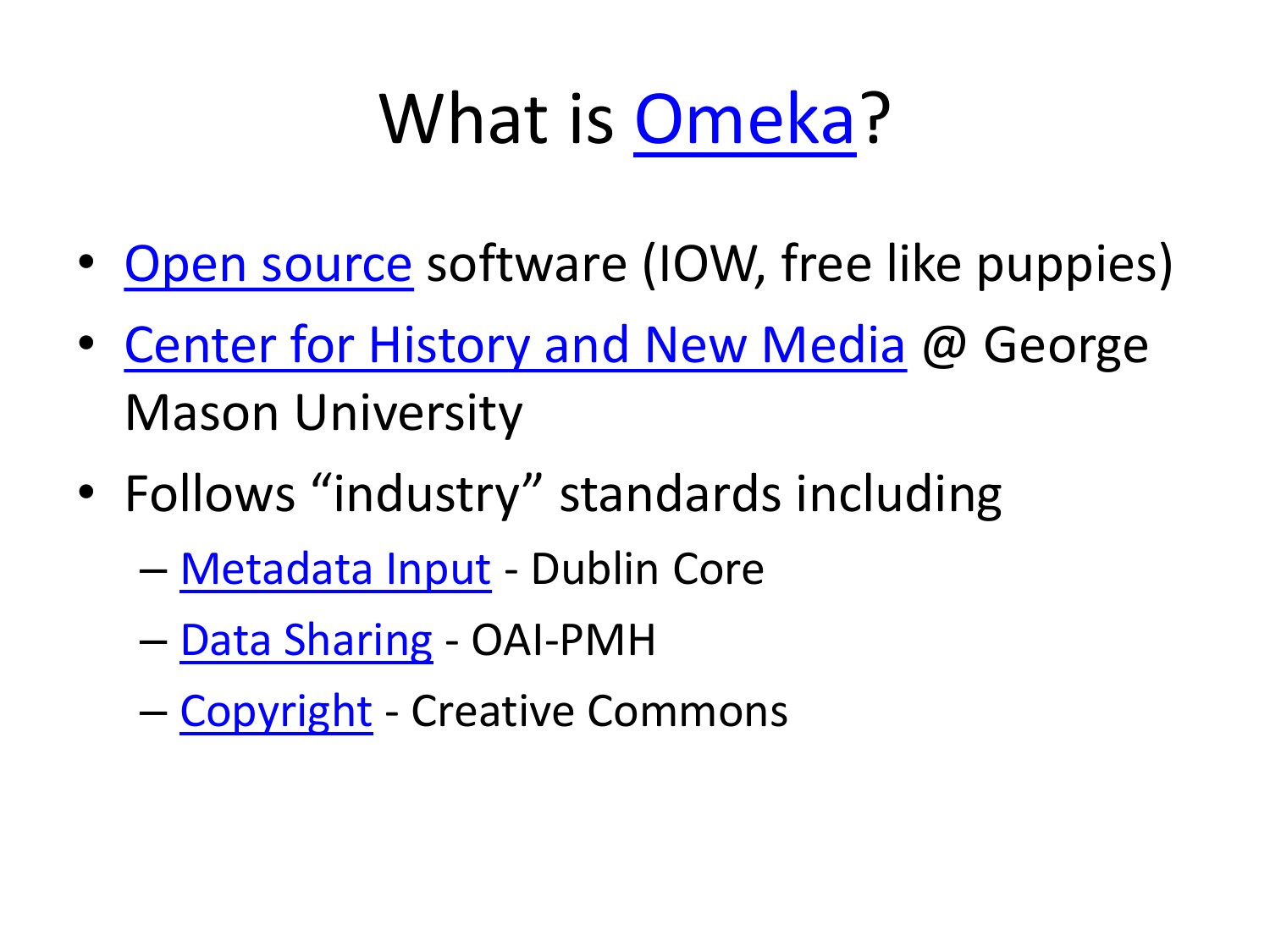# What is Omeka? (cont)

- Database driven
	- "Out of the box" functionality
	- Extendable with [plugins](http://omeka.org/add-ons/plugins/)
- Choice for hosting
	- On local server either by UA department or OIT
	- In the cloud using **[Omeka.net](http://omeka.net/)** hosting service (\$\$)
- Digital library composed of
	- Digital repository
	- Digital collections
	- Digital exhibitions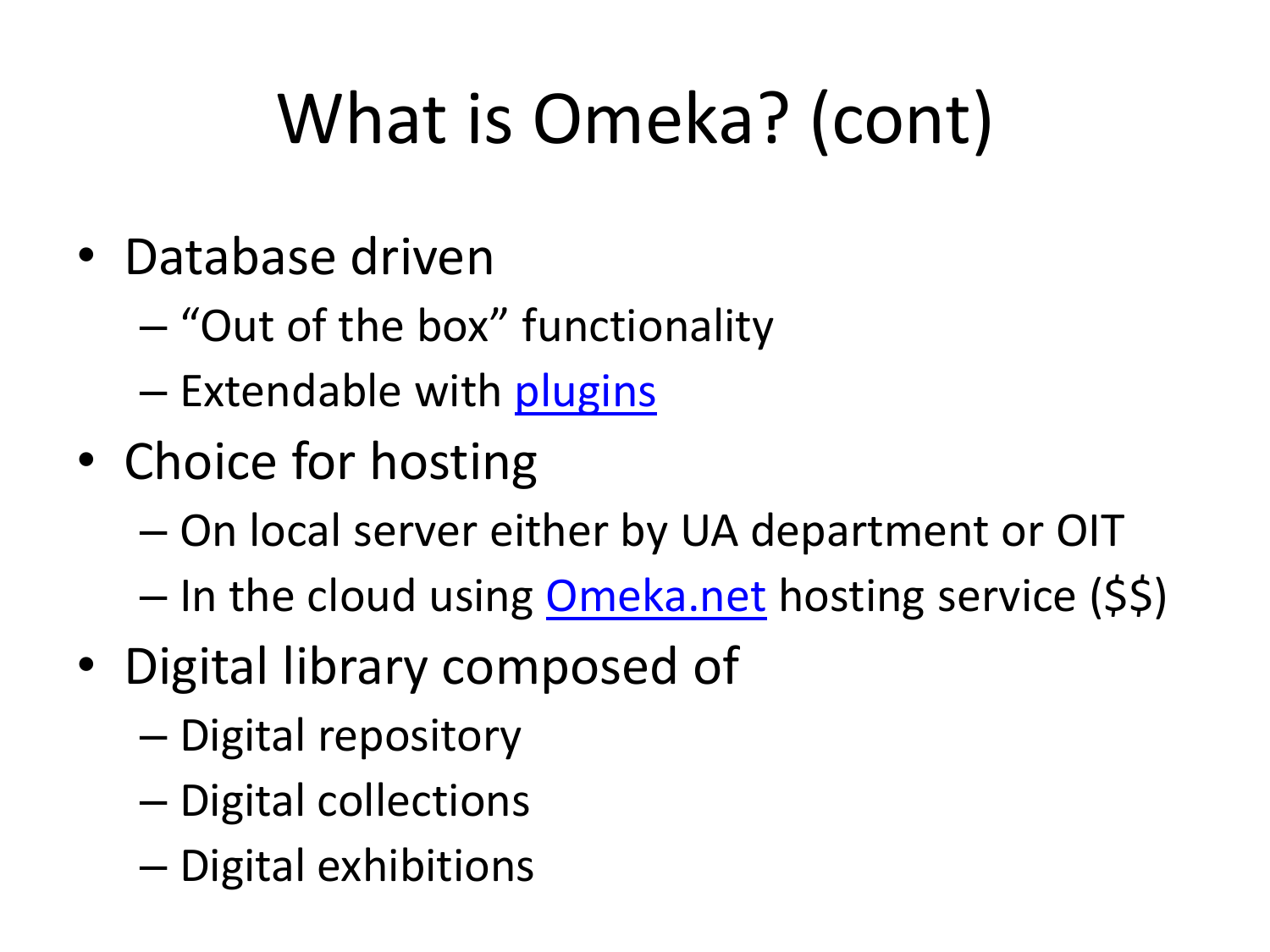# Omeka is a Digital Repository

- Database for digital assets
- Default data design is Dublin Core, which can be enhanced by [metadata input plugins](http://omeka.org/blog/plugin_categories/metadata-input/)
- Processing records after digitization
	- Through [data entry interface](http://omeka.slis.ua.edu/ls566-spring2012/football-images/admin/items/add)
	- Batch upload [CSV Import plugin](http://omeka.org/add-ons/plugins/csv-import/)
- Example of local **[Omeka project](http://omeka.slis.ua.edu/ls566-spring2012/football-images/)** for SLIS metadata education ([indexing wiki](https://uaslis-football-image-indexing-guidelines-2012.wikispaces.com/))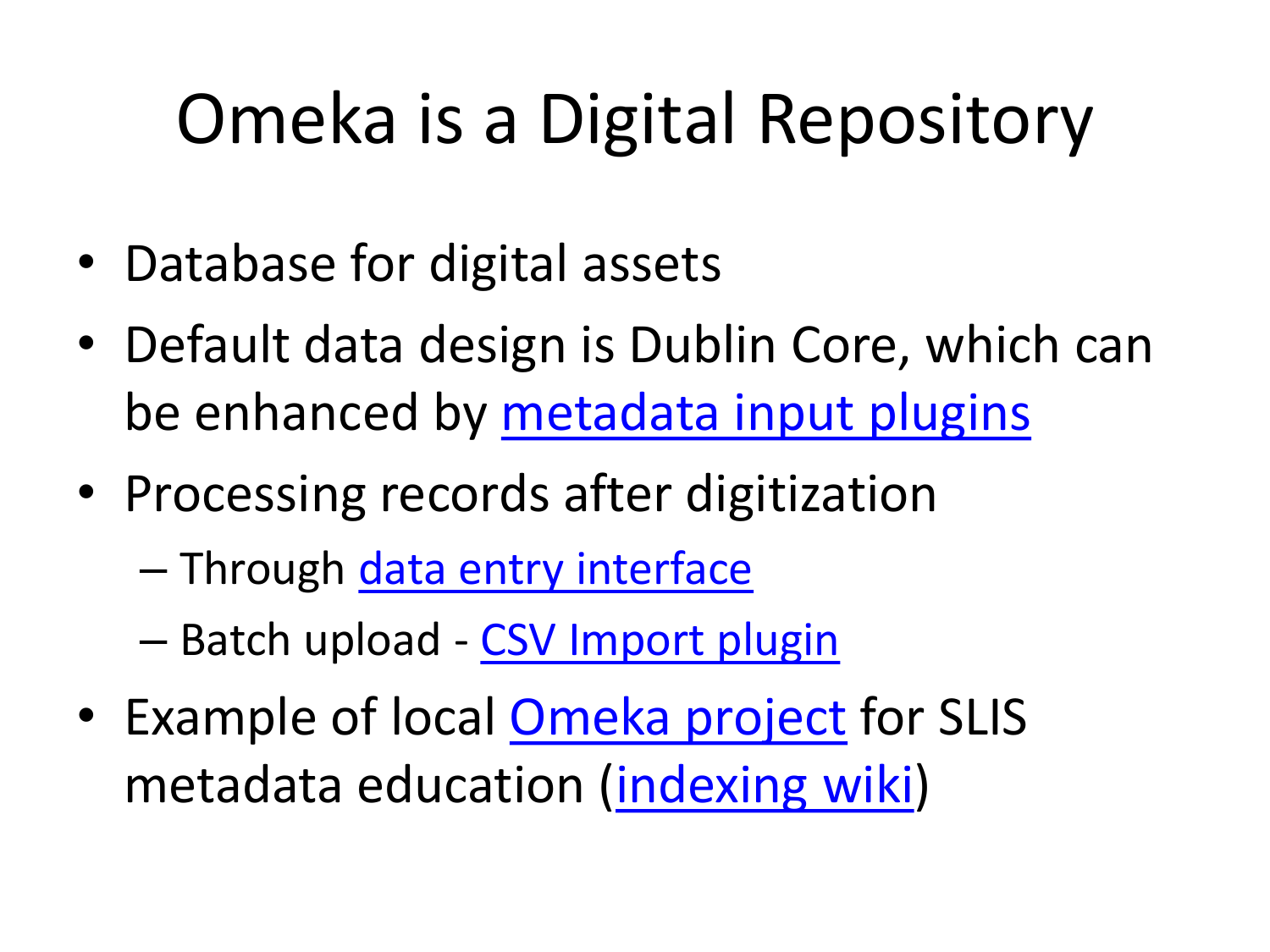### Omeka Provides for Digital Collections

- Collections allow for the aggregating of items into logical sets according to a criterion
	- Donator
	- Format
	- Etc
- Example of omeka.net hosted [Omeka project](https://tavm.omeka.net/) for the local Tuscaloosa Area Virtual Museum project [\(indexing wiki](http://tuscaloosaareavirtualmuseumindexingguidelines.wikispaces.com/home))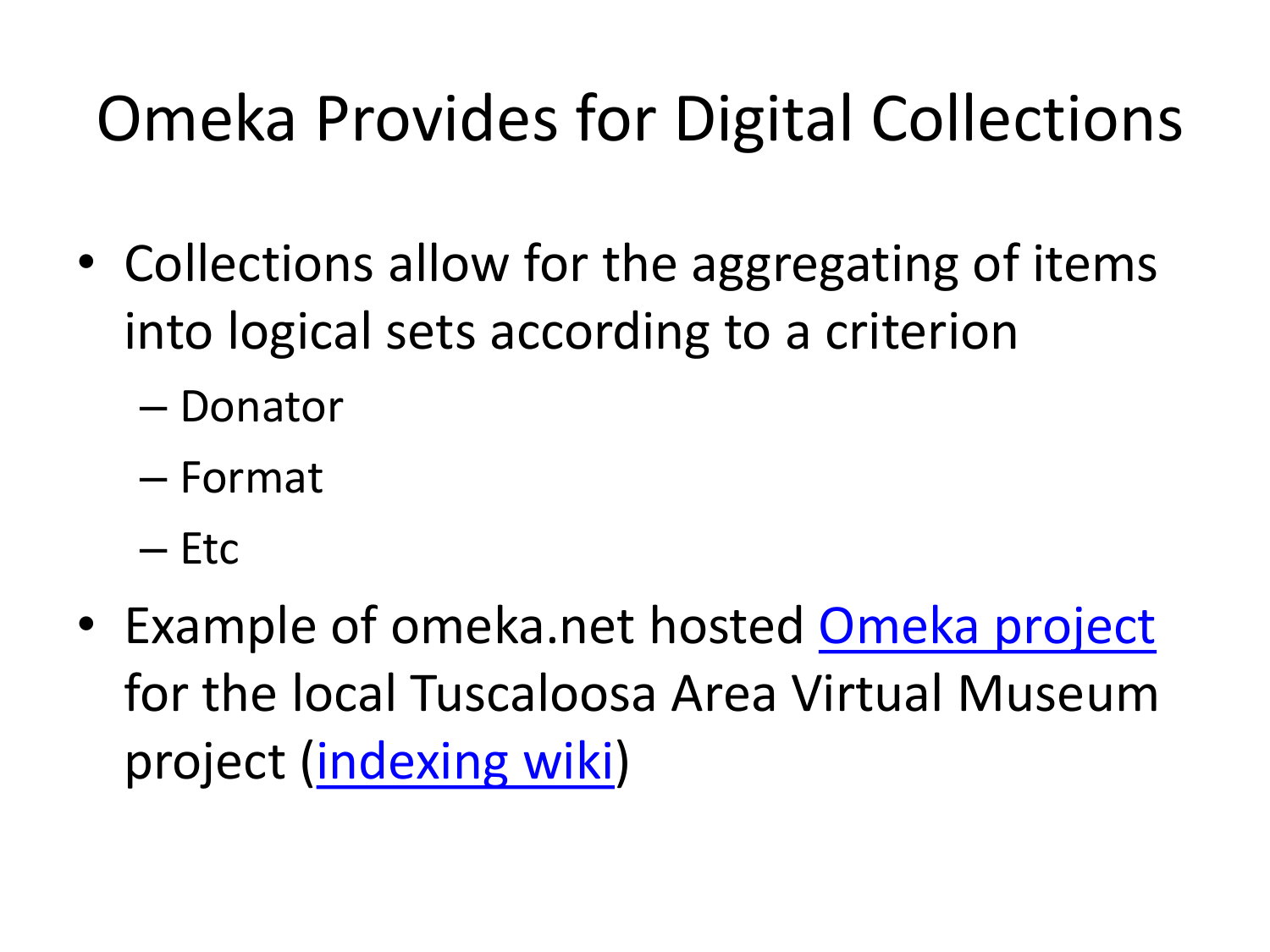### Omeka Provides for Digital Exhibitions

- Suitable for 3<sup>rd</sup> party authors/creators and others who want to produce scholarship as a result of research using the your repository
	- Textual narration
	- Items linked directly from repository
	- Links to external content
- Example of [Omeka project](http://gulaghistory.org/) that has built exhibits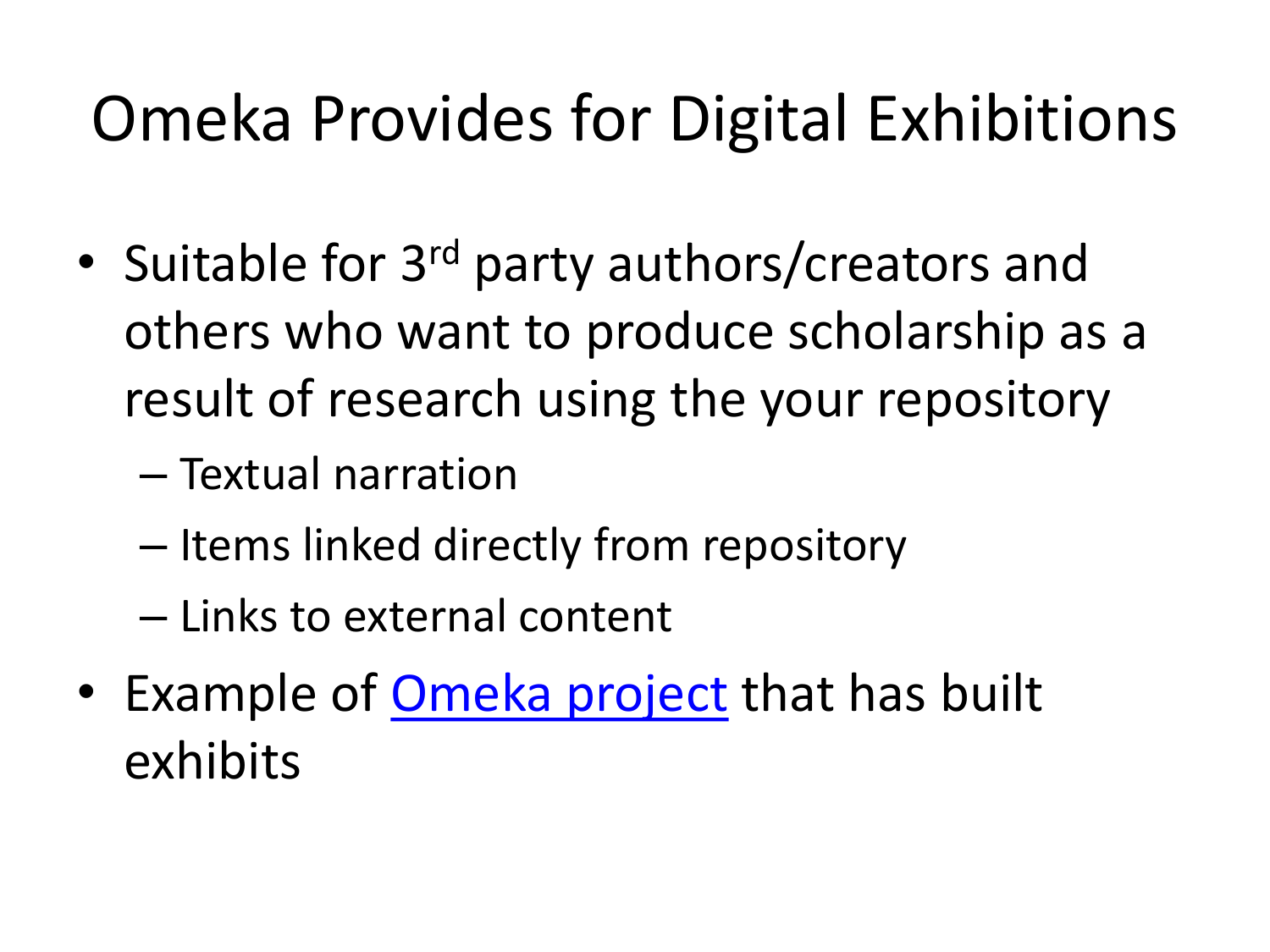### Neatline: New Era for Exhibitions

- Plugin that creates **exhibits** based on item geotemporal metadata, maps, and narration
- Based on Geoserver
	- An open-source geospatial server that pipes georeferenced historical maps into Neatline exhibits
	- Start with [high resolution image](http://memory.loc.gov/ammem/collections/maps/hotchkiss/index.html) (map or aerial photo)
	- Process of assigning geographic coordinates to static [image file](http://memory.loc.gov/cgi-bin/query/h?ammem/gmd:@field(NUMBER+@band(g3884f+cwh00124))) (called "georeferencing" or "georectifying")
- Workflow [here](http://neatline.org/plugins/neatline/).